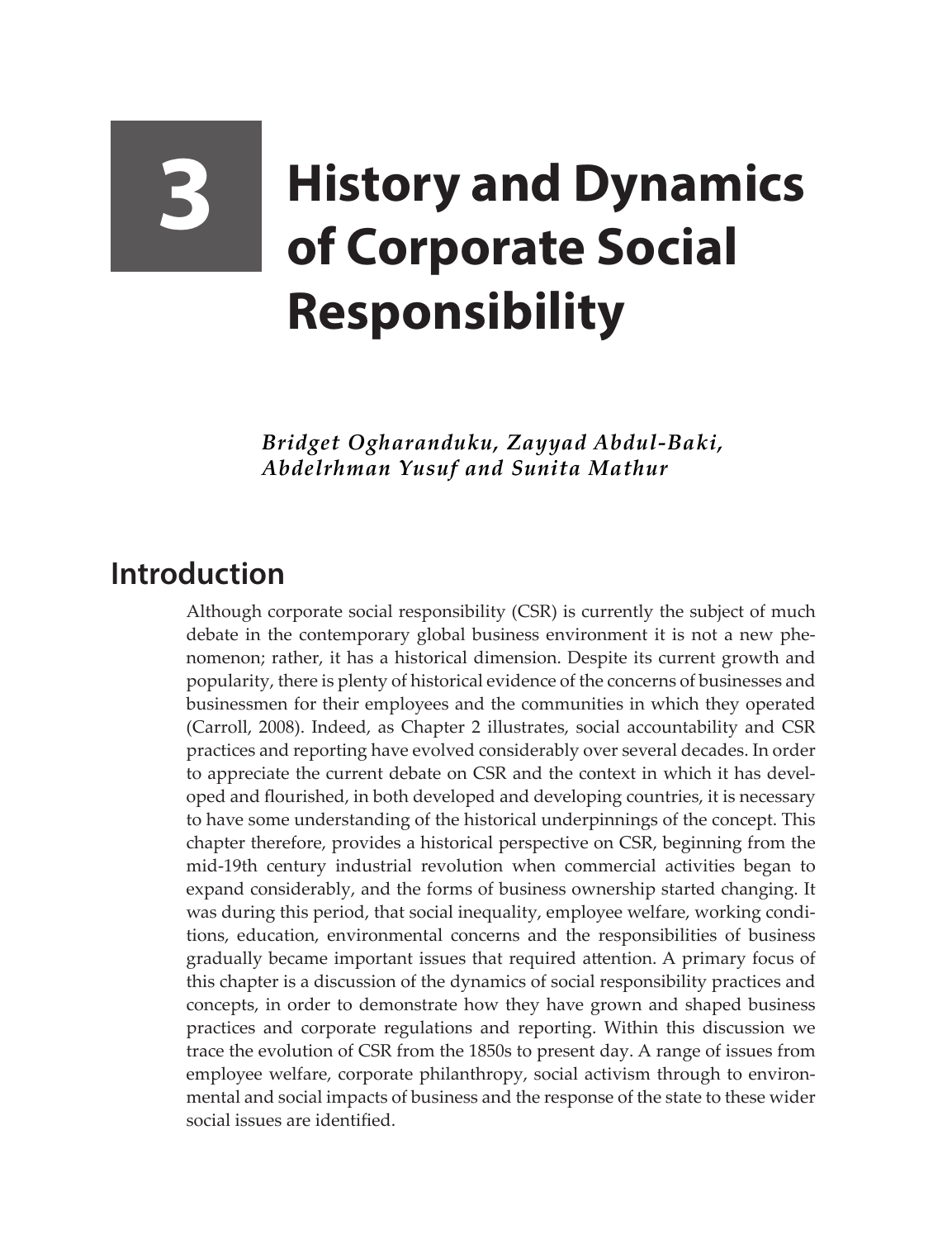Following this, the chapter considers changes, practices and developments within organisations, society and regulatory bodies that have led to the institutionalisation of CSR in contemporary business environments and reporting frameworks. CSR practices and reporting abound in many countries of the world, but in terms of scholarly debates, are more evident in Western economies. Early writings in this area originated from the United States, however, over the last three decades, increased attention has been given to this topic in Europe. In developing economies, there has been an ongoing debate about CSR, particularly over the last decade and in the context of globalisation, corruption and transnational business and reporting. It is, therefore, also important to understand the social impact of negligent or deliberate actions of organisations, and steps that can be (or have been) taken to increase the social responsibility and CSR of organisations. The chapter considers the key players in CSR's growth and development and their roles in shaping CSR globally. We begin our investigation into the history and dynamics of CSR by looking at the origins, changes in meaning, practice and reporting of CSR practices.

## **The development of CSR – a brief description**

Scholarly debates on the historical development of CSR have revolved around theory and practice. CSR as a business or management concept and practice is viewed from various perspectives and has been quite amorphous. Thus, it is difficult to arrive at a generalised definition of what CSR is, and the definitions keep evolving as the debate continues. In the last seventy years, several authors and businessmen defined CSR in diverse ways. Likewise, the practice of CSR has been described using different concepts. In the early years of the conceptual debate on CSR it was often referred to as social responsibility rather than as CSR (Carroll, 1979), because of the forms of business ownership during that period. Other concepts include the social responsiveness of businesses, corporate social performance, and so on. Possible definitions of CSR which may capture the social sensitivity of businesses are Davis and Carroll's definitions. Davis defines CSR as "businessmen's decisions and actions taken for reasons at least partially beyond the firm's direct economic or technical interest" (Davis, 1960:70). He argues that in the long run, the social contributions businesses make to society would bring economic gains, thereby paying it back for its socially responsible outlook. Apparently, this is a major argument in contemporary debates on the usefulness of CSR to businesses themselves (Carroll and Shabana, 2010). Carroll defines CSR as "encompassing the economic, legal, ethical and discretionary expectations that society has of organizations at a given point in time" (Carroll, 1979:500). CSR therefore, challenges businesses to look beyond the interests of shareholders and incorporate the changing needs and opinions of the wider society in which they operate.